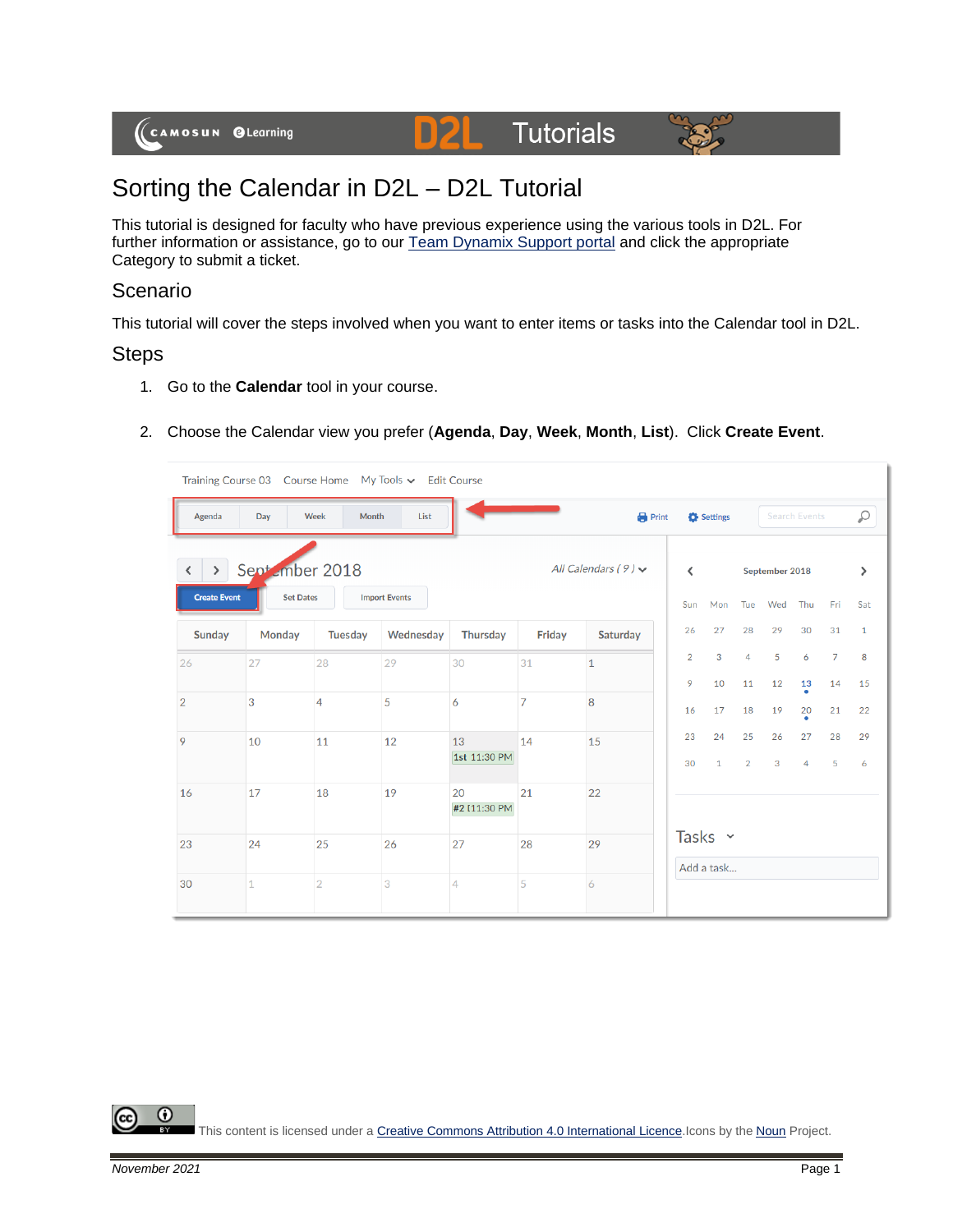3. Click **Add Content** if you wish to link your event directly to a Topic in your Content area. Give your event a **Title**, and add a **Description** if you wish.

| <b>Create Event</b>                                                                                                                                         |    |
|-------------------------------------------------------------------------------------------------------------------------------------------------------------|----|
| <b>Training Course 03</b>                                                                                                                                   |    |
| <b>Title</b><br>Add Content<br>Assignment 1 is due today!                                                                                                   |    |
| <b>Description</b>                                                                                                                                          |    |
| $B \vee \quad \equiv \vee \quad \equiv \vee$<br>$+$ $\times$<br>Paragraph<br>$\checkmark$<br>$\equiv$ $\sim$<br>D C<br>Lato (Recom<br>$17.1px$ $\sim$<br>Ŧ. | 53 |
| <b>Attendees</b>                                                                                                                                            | h. |
| Everybody in the Course Offering<br>$\check{~}$                                                                                                             |    |
| <b>Create</b><br>Cancel                                                                                                                                     |    |

4. Scroll down, and Select **Attendees** for your event, if necessary (for example, choose a specific group of students if you are connecting Calendar events to Groups in D2L).

| <b>Attendees</b>                          |                    |    |                 |                    |
|-------------------------------------------|--------------------|----|-----------------|--------------------|
| Everybody in the Course Offering          | $\checkmark$       |    |                 |                    |
| <b>Everybody in the Course Offering</b>   |                    |    |                 |                    |
| Group 1 -> Assignment 1 Groups            |                    |    |                 |                    |
| Group 2 -> Assignment 1 Groups            |                    |    |                 |                    |
| Group 3 -> Assignment 1 Groups<br>All uay |                    |    |                 |                    |
| $9 - 13 - 2018$                           | 3:00 PM            | to | $9 - 13 - 2018$ | 3:30 PM            |
|                                           | Canada - Vancouver |    |                 | Canada - Vancouver |
| <b>එට</b> Add Recurrence                  | Add Restriction    |    |                 |                    |
| Location                                  |                    |    |                 |                    |
|                                           |                    |    |                 |                    |

This content is licensed under [a Creative Commons Attribution 4.0 International Licence.I](https://creativecommons.org/licenses/by/4.0/)cons by the [Noun](https://creativecommons.org/website-icons/) Project.

 $\odot$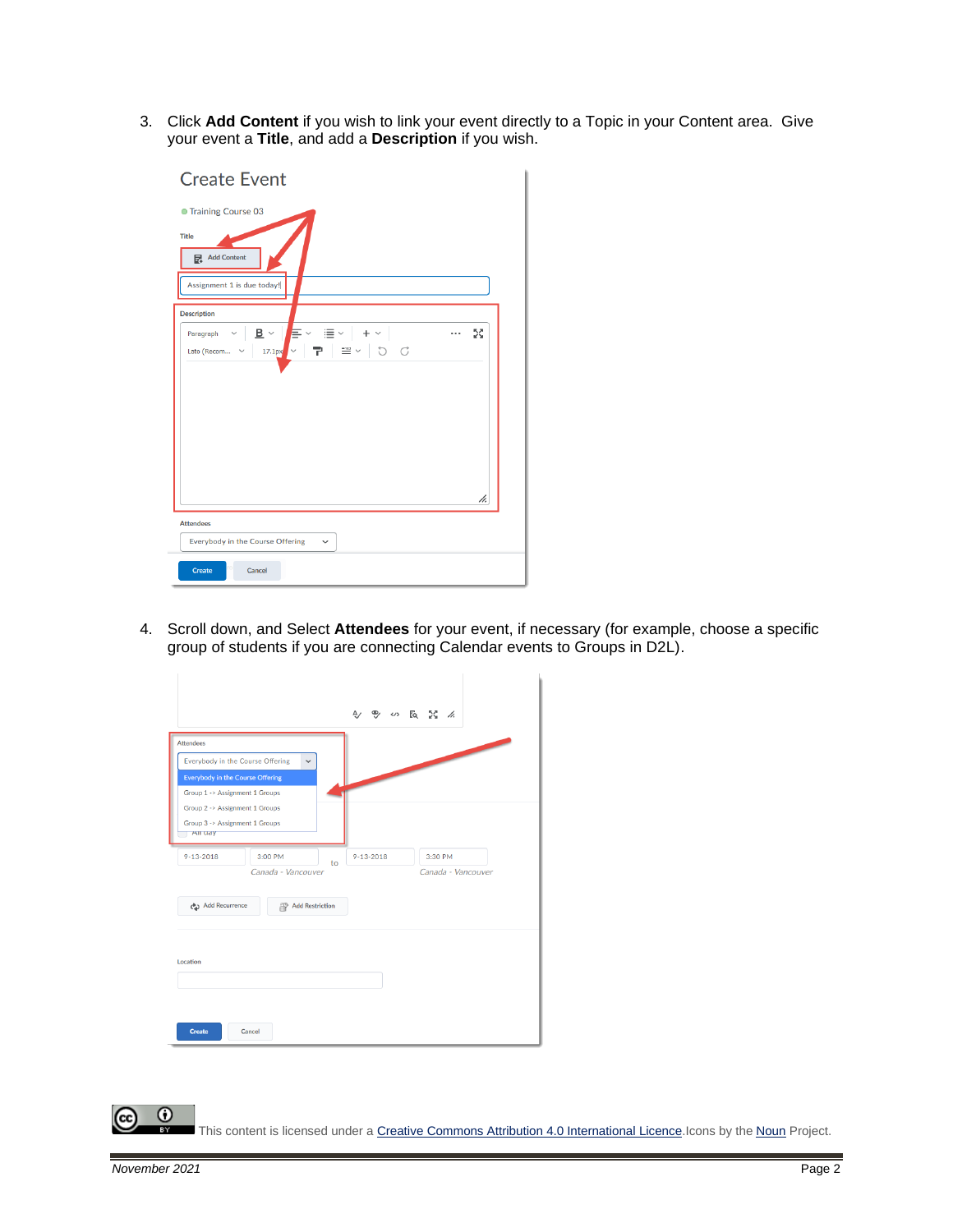5. Under **When**, assign a day/time range for your event. If you select **All day**, you will be able to choose a date range only.

| <b>Attendees</b>                                 |                            |             |                     |         |               |              |      |                 |                    |  |  |
|--------------------------------------------------|----------------------------|-------------|---------------------|---------|---------------|--------------|------|-----------------|--------------------|--|--|
| Everybody in the Course Offering<br>$\checkmark$ |                            |             |                     |         |               |              |      |                 |                    |  |  |
| Q8                                               | <b>Add Groups/Sections</b> |             |                     |         |               |              |      |                 |                    |  |  |
|                                                  |                            |             |                     |         |               |              |      |                 |                    |  |  |
| When                                             |                            |             |                     |         |               |              |      |                 |                    |  |  |
|                                                  | All day                    |             |                     |         |               |              |      |                 |                    |  |  |
|                                                  | $9 - 13 - 2018$            |             |                     | 3:00 PM |               |              |      | $9 - 13 - 2018$ | 3:30 PM            |  |  |
|                                                  |                            |             |                     |         |               |              | to   |                 | Canada - Vancouver |  |  |
| ∢                                                | September 2018             |             |                     |         | $\rightarrow$ |              |      |                 |                    |  |  |
|                                                  |                            |             | Sun Mon Tue Wed Thu |         | - Fri         | Sat          | tion |                 |                    |  |  |
| 26                                               | 27                         | 28          | 29                  | 30      | 31            | $\mathbf{1}$ |      |                 |                    |  |  |
| $\overline{2}$                                   | 3                          | $4 -$       | $5 -$               | 6       | 7             | 8            |      |                 |                    |  |  |
| 9                                                | 10                         | 11          | 12 <sup>2</sup>     | 13      | 14            | 15           |      |                 |                    |  |  |
| 16                                               | 17 <sup>7</sup>            | 18          | 19                  | 20      | 21            | 22           |      |                 |                    |  |  |
| 23                                               | 24                         | 25          | 26                  | 27      | 28            | 29           |      |                 |                    |  |  |
| 30                                               | $\mathbf{1}$               | $2^{\circ}$ | 3 <sup>7</sup>      | $4 -$   | 5             | 6            |      |                 |                    |  |  |

6. Click **Add Recurrence** if you want the event to recur **Daily**, **Weekly**, **Monthly**, or **Annually**, with a given repetition and recurrence ending. Click on the **X** to close the **Add Recurrence** box.

|                       | Add Recurrence<br><b>Add Restriction</b><br>2        |
|-----------------------|------------------------------------------------------|
|                       |                                                      |
| Recurrence            | $\times$<br>Recurrence Ending<br><b>Repeat Every</b> |
| Daily<br>$\checkmark$ | day(s)<br>1<br>10/13/2018                            |
| Daily                 |                                                      |
| Weekly                |                                                      |
| Monthly               |                                                      |
| Annually              |                                                      |
| Create                | Cancel                                               |

 $\odot$ This content is licensed under [a Creative Commons Attribution 4.0 International Licence.I](https://creativecommons.org/licenses/by/4.0/)cons by the [Noun](https://creativecommons.org/website-icons/) Project.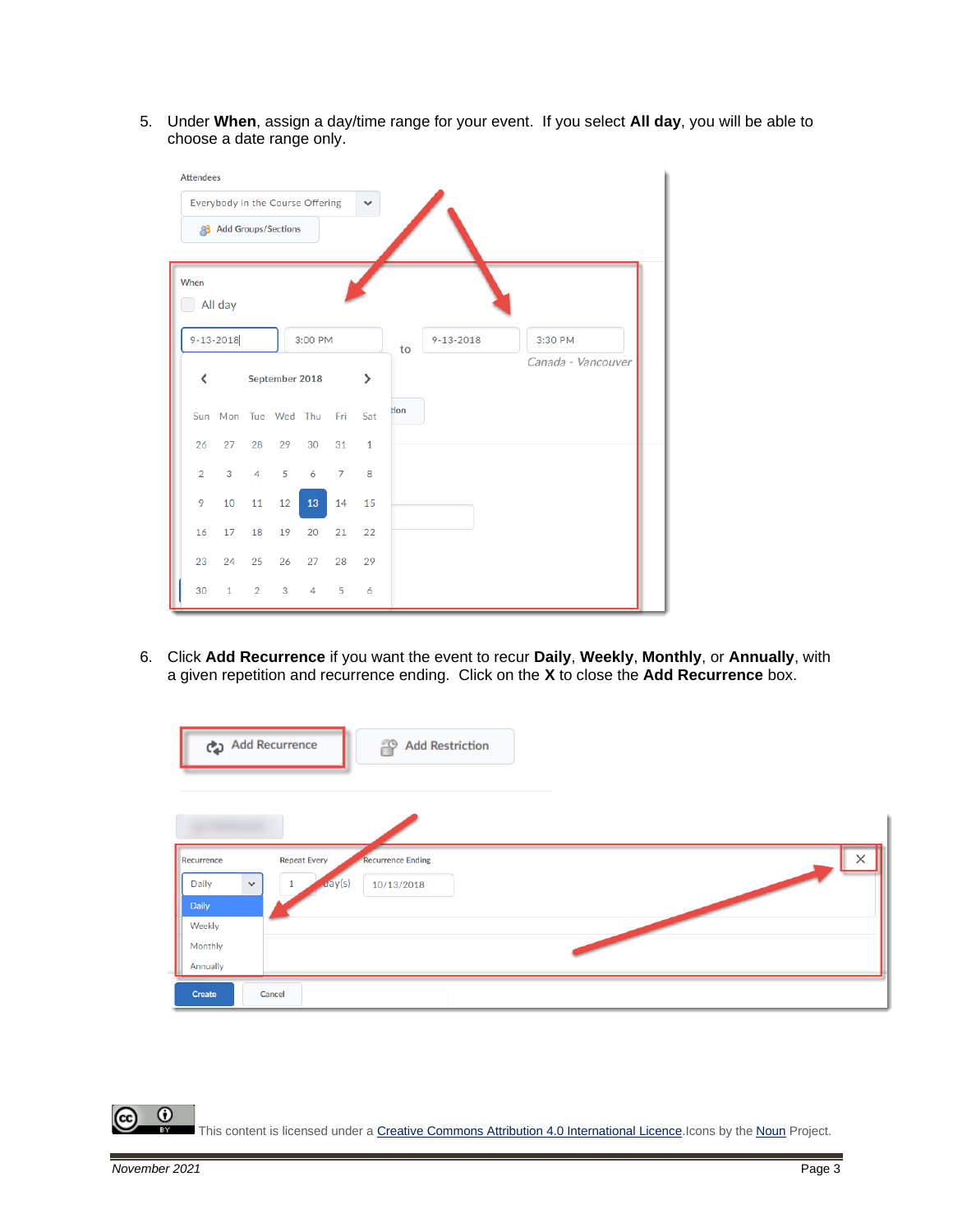7. Click **Add Restriction** if you want to, for example, hide the event for a specified number of days, hours, or minutes before the event starts. Click on the **X** to close the **Add Restriction** box.

|                                                  | Add Recurrence<br>D                                                          | <b>Add Restriction</b> |
|--------------------------------------------------|------------------------------------------------------------------------------|------------------------|
| <b>Event Visibility</b><br>Hidden until<br>Range | $\checkmark$                                                                 | $\times$               |
| $\circ$                                          | Days before the event starts<br>$\checkmark$<br>Days before the event starts |                        |
|                                                  | Hours before the event starts<br>Minutes before the event starts             |                        |

8. Scroll to the bottom of the page and type a **Location** for your event if it is relevant. Then click **Create**.

| When<br>All day             |                                     |                 |                               |
|-----------------------------|-------------------------------------|-----------------|-------------------------------|
| $9 - 13 - 2018$             | 3:00 PM<br>to<br>Canada - Vancouver | $9 - 13 - 2018$ | 3:30 PM<br>Canada - Vancouver |
| A d Recurrence              | <b>Add Restriction</b><br>29        |                 |                               |
| Location<br><b>Room 250</b> |                                     |                 |                               |
| <b>Create</b>               | Cancel                              |                 |                               |

 $\overline{0}$ (cc This content is licensed under [a Creative Commons Attribution 4.0 International Licence.I](https://creativecommons.org/licenses/by/4.0/)cons by the [Noun](https://creativecommons.org/website-icons/) Project.